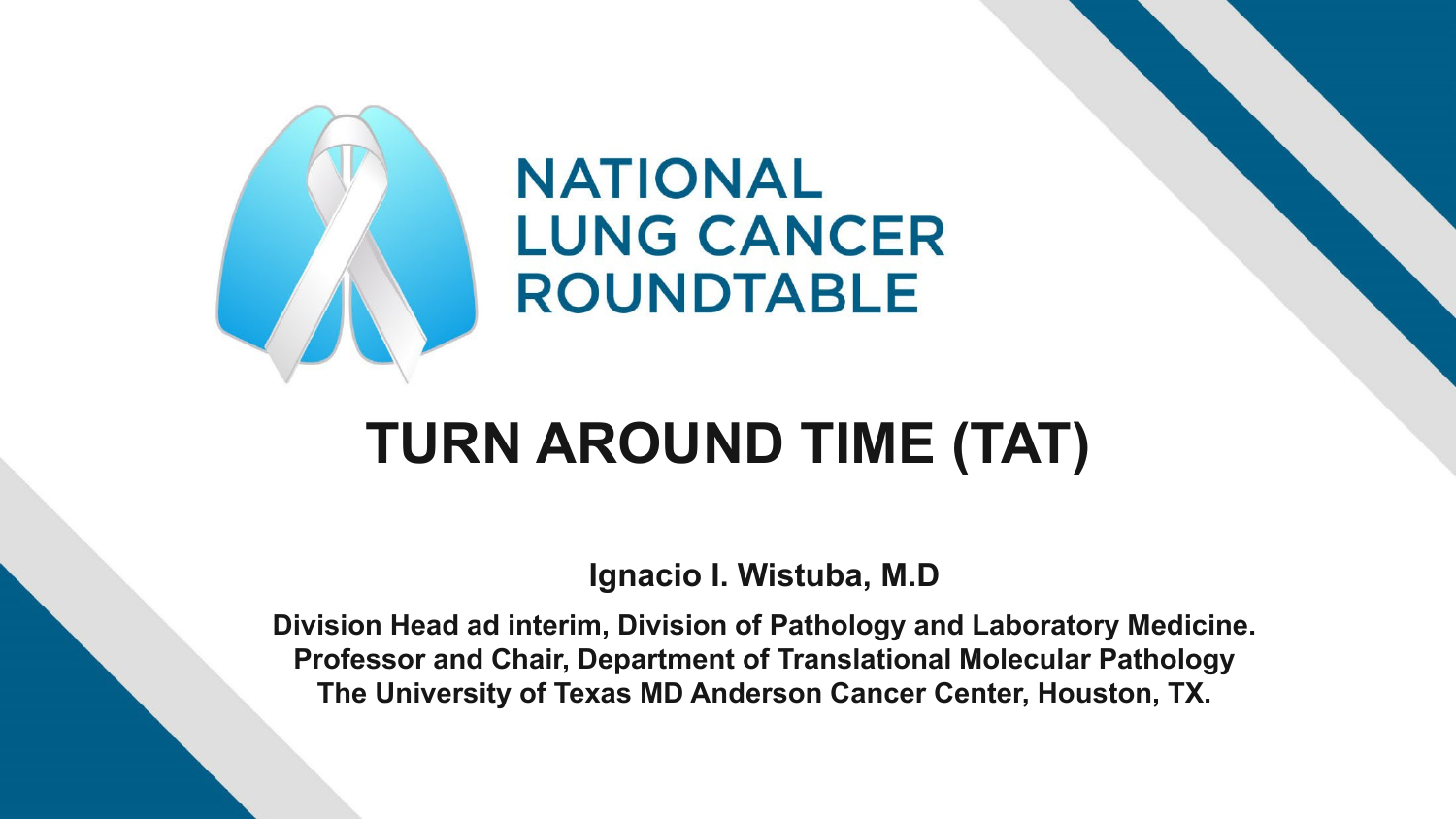# **Defining the Problem**

• There is a need for large scale utilization of guidelines recommending lung cancer biomarker testing with short TAT for results to guide therapeutic decisions.

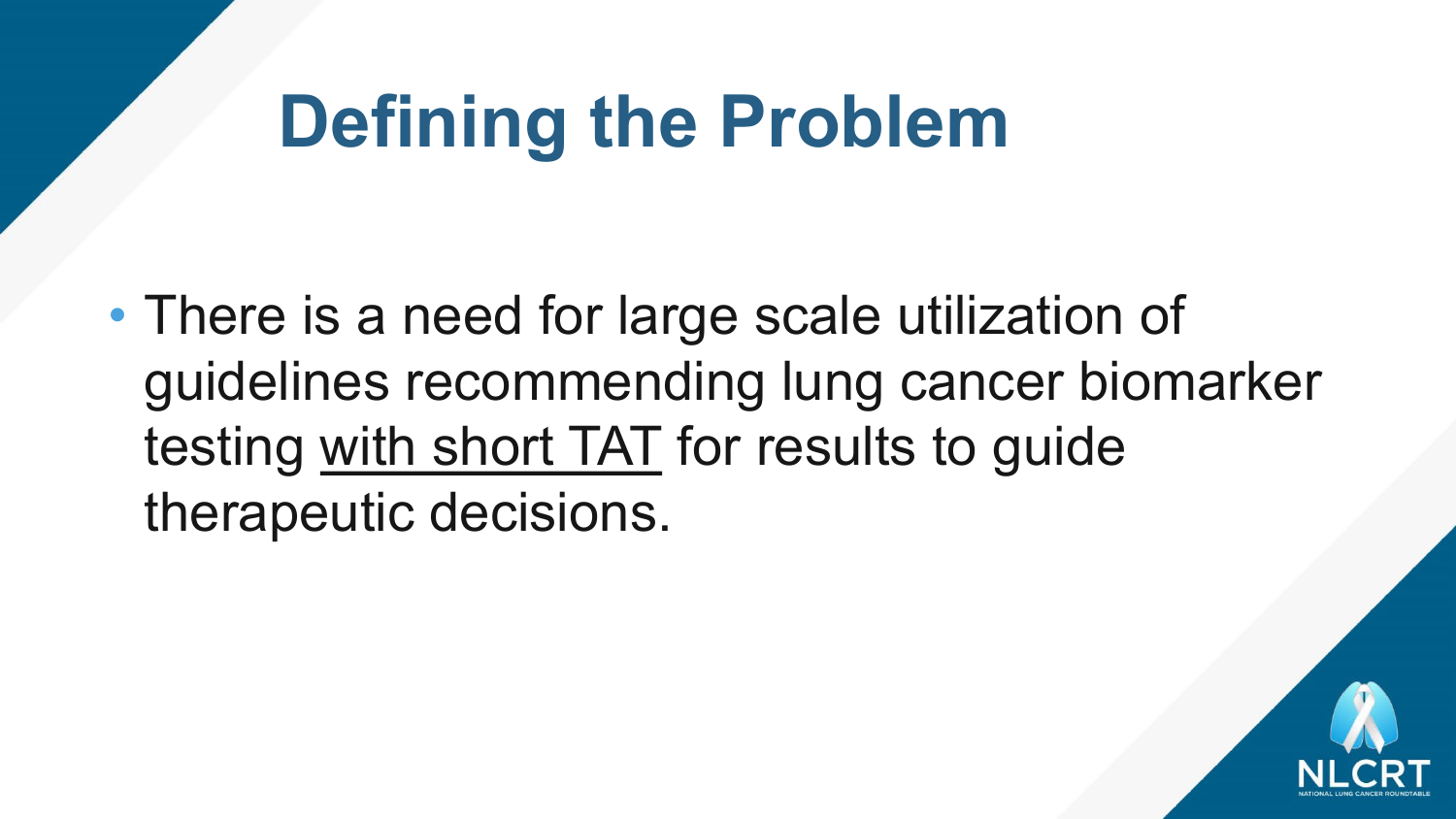## **TAT in Lung Cancer Biomarkers** *Important Issues*

- Guidelines do not endorse specific testing methodologies and algorithms for optimal test utilization.
- Insufficient infrastructure and availability of expanded NGS panel-based testing.
- Reimbursement barriers for NGS testing that prevents wider adaptation.
- Insufficient quality metrics at a local and national level to assess TAT and utilization of biomarker testing.

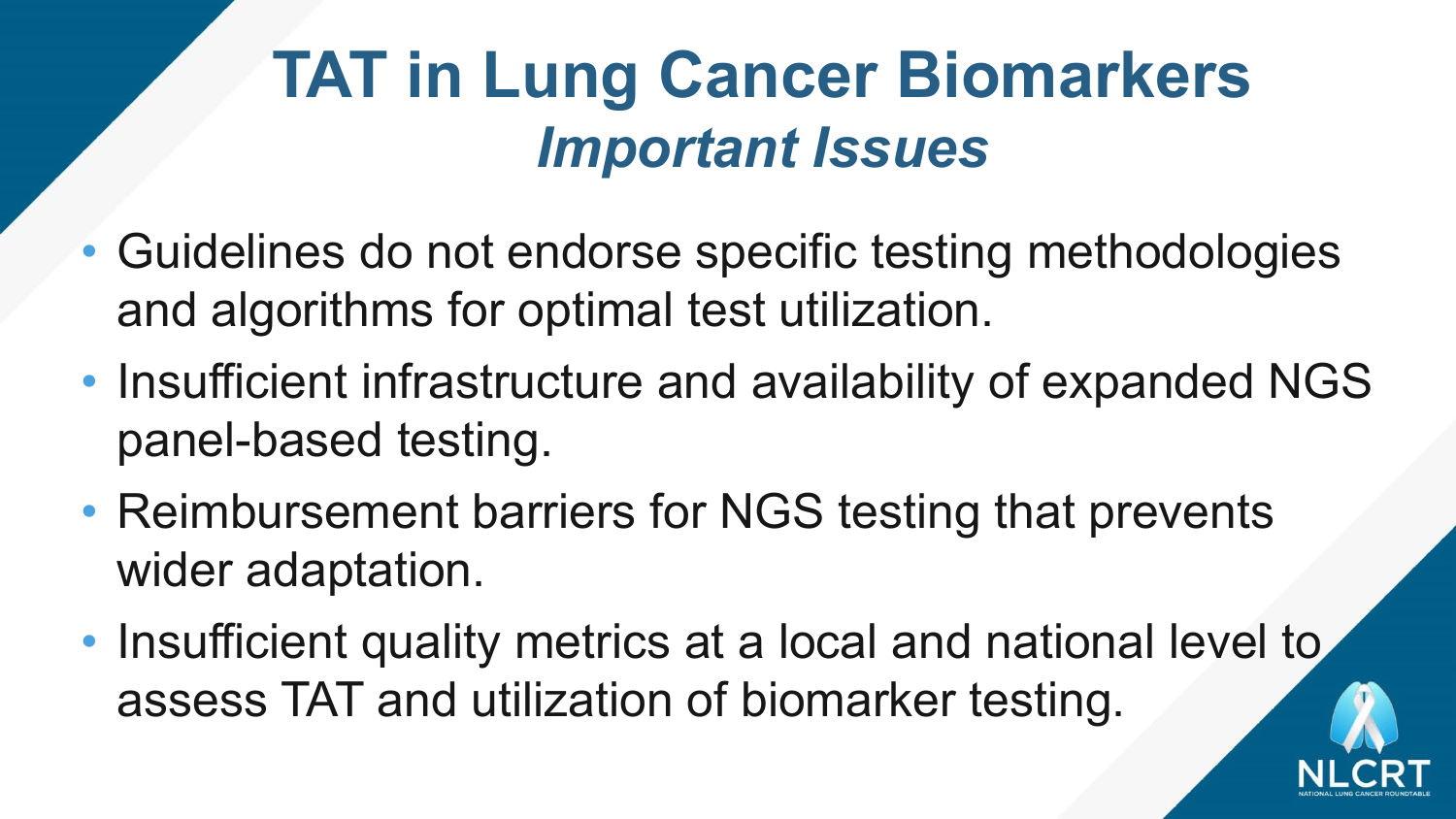#### **TAT in Lung Cancer Biomarkers**  *Points to Consider*

- Choice of platform: single gene vs. multiplex small panel vs. multiplex expanded panel
	- Low cost and faster TAT single gene testing such as ALK IHC, or *ALK/ROS1* FISH, or real time PCR for *EGFR*, *BRAF* vs. NGS.
	- Is there a need for more than one algorithm for testing depending on practice setting and availability of testing platforms?

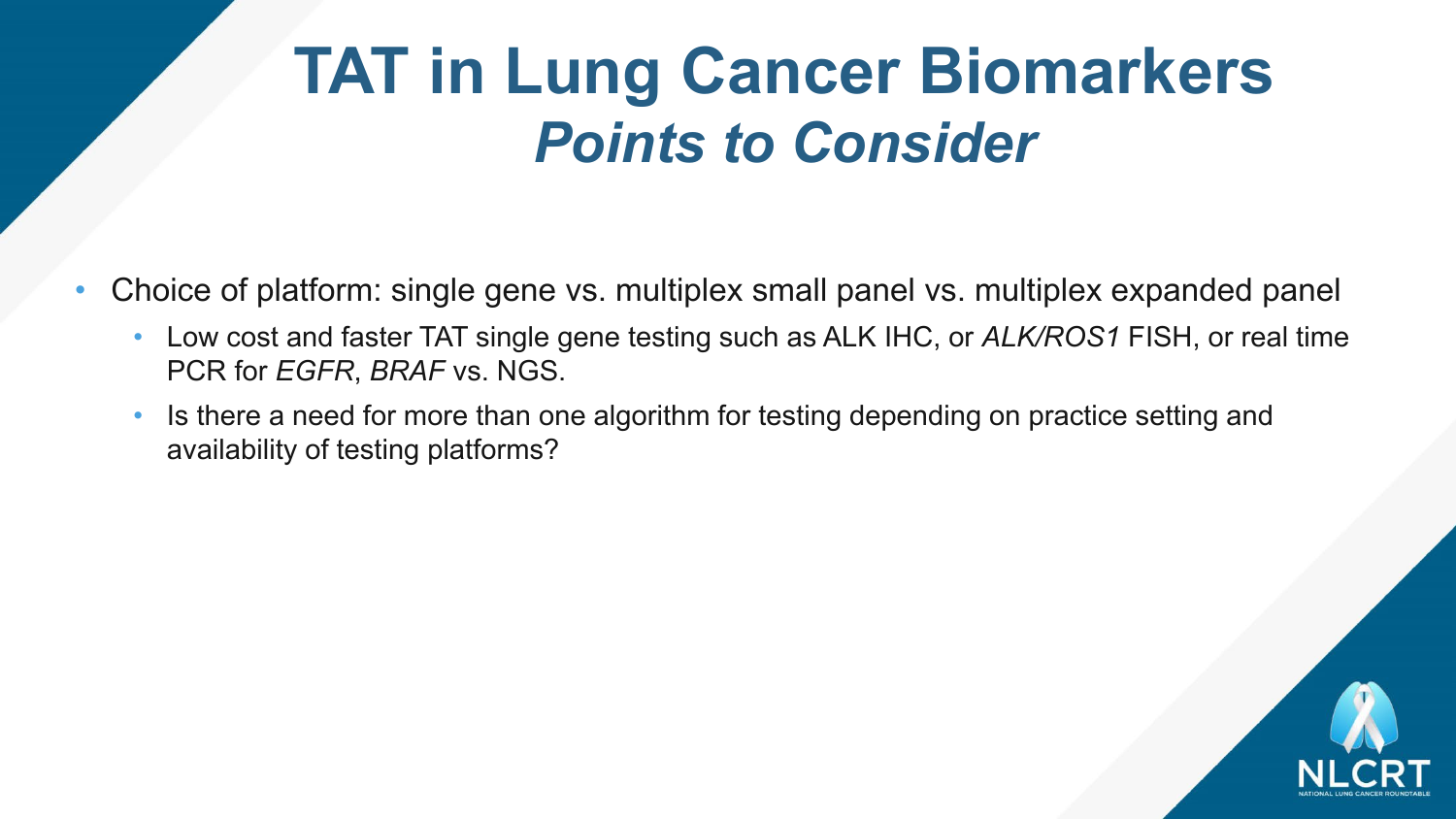|                                    | Single gene<br><b>tests</b>                                                                     | "Small" (<50<br>gene) panels                                                       | "Large" (50-<br>1000+ gene<br>panel                                                                      | <b>WES/WGS</b>                                                                       |
|------------------------------------|-------------------------------------------------------------------------------------------------|------------------------------------------------------------------------------------|----------------------------------------------------------------------------------------------------------|--------------------------------------------------------------------------------------|
| <b>Technical</b><br>considerations | Diverse platforms,<br>can run<br>sequentially                                                   | <b>Amplicon NGS,</b><br>may be dual<br><b>DNA/RNA assays</b>                       | <b>Hybrid Capture</b><br>NGS, single test<br>for mutations,<br><b>CNVs, fusions</b>                      | <b>Hybrid Capture,</b><br>requires paired<br>normal sample                           |
| Cost                               | $\frac{1}{2}$ (x # of tests)                                                                    | \$\$                                                                               | \$\$\$                                                                                                   | \$\$\$\$                                                                             |
| <b>Pros</b>                        | Each test is fast,<br>easy to interpret;<br>gets paid                                           | Fast, good<br>mutation<br>detections,<br>getting better at<br><b>CNVs, fusions</b> | One stop<br>shopping, can be<br>applied to most<br>tumor types,<br>required for<br><b>TMB/signatures</b> | Exploratory/<br>research<br>questions;<br>gold standard for<br><b>TMB/signatures</b> |
| Cons                               | <b>Overall slower than</b><br>panel, wastes<br>tissue, high<br>"incomplete<br>genotyping" rates | Highly biased,<br>variable utility<br>across tumor<br>types                        | <b>Weaker fusion</b><br>detection<br>capabilities<br>relative to RNA<br>testing, slower                  | <b>Clinically</b><br>impractical                                                     |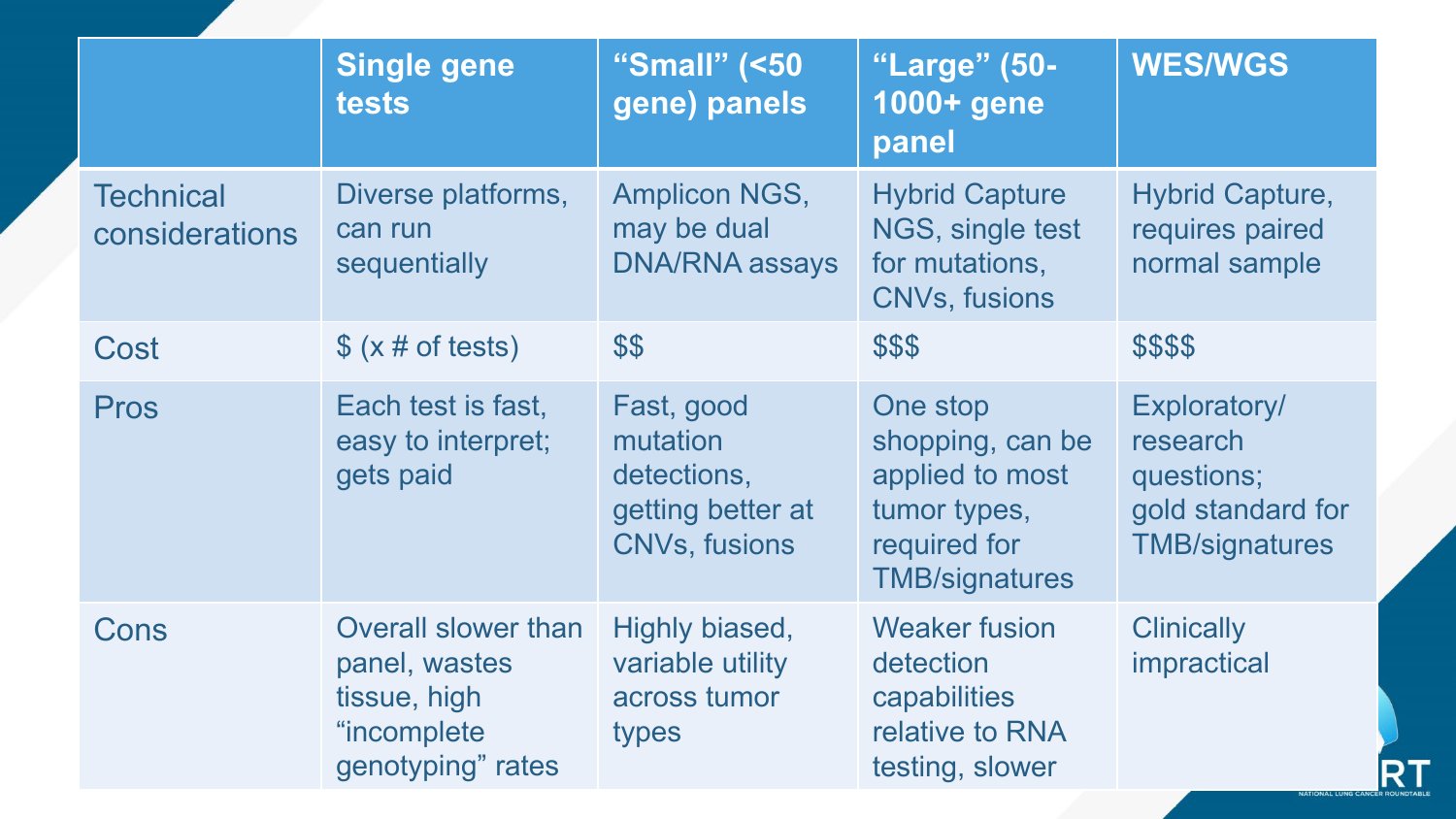#### **TAT in Lung Cancer Biomarkers**  *Points to Consider*

- Choice of platform: single gene vs. multiplex small panel vs. multiplex expanded panel
	- Low cost and faster TAT single gene testing such as ALK IHC, or *ALK/ROS1* FISH, or real time PCR for *EGFR*, *BRAF* vs. NGS.
	- There is a need for more than one algorithm for testing depending on practice setting and availability of testing platforms.
- Issues specific to type of practice:
	- Large academic centers vs. community-based practice
	- In-house testing vs. send out reference lab testing.
- Proposed algorithm that can be adopted in various practice settings
- Quality metrics for measuring test utilization and TAT at a local (institutional) and national level.

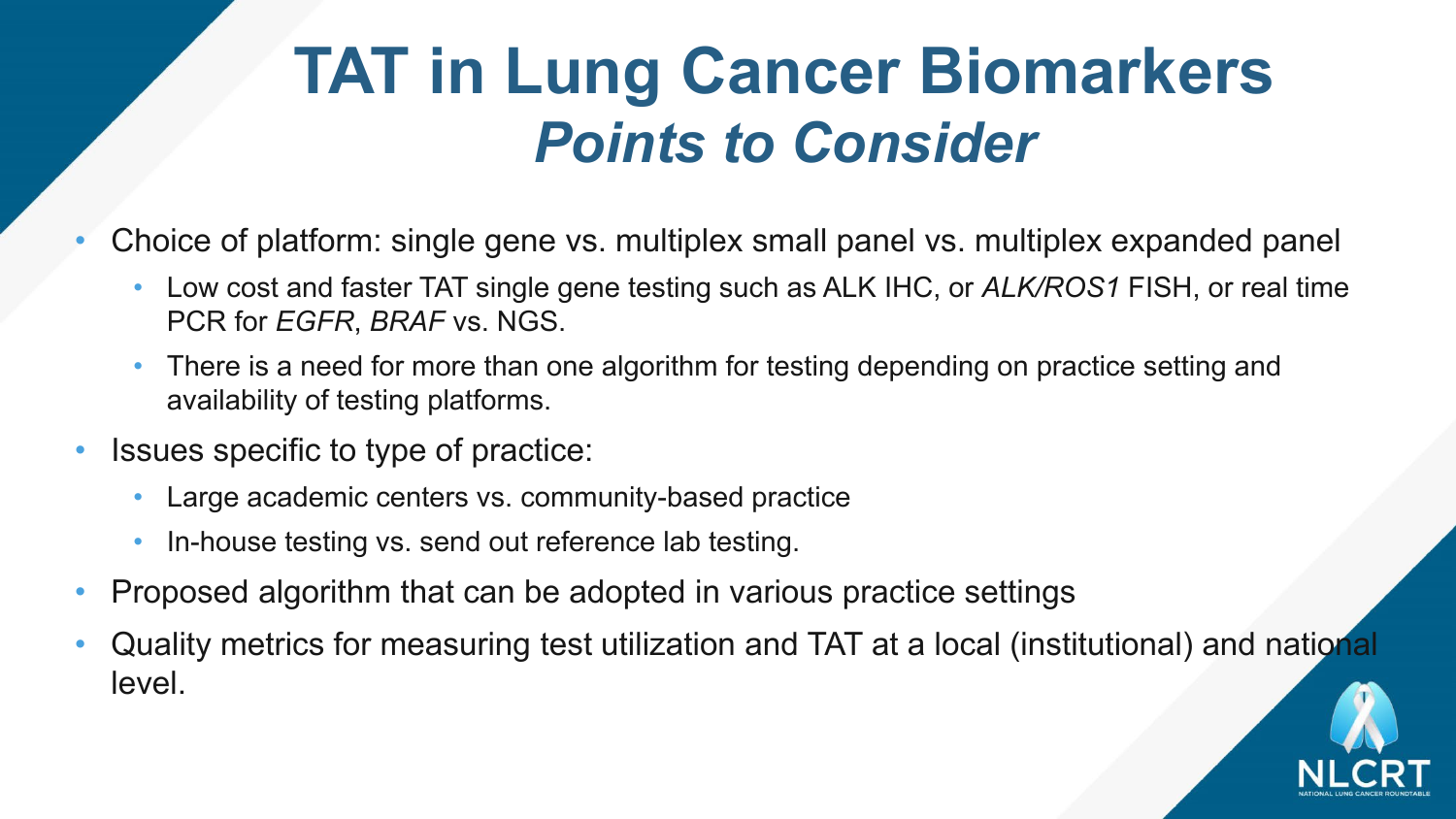# **TAT in Lung Cancer Biomarkers**  *Barriers to Reflexive/Rapid Testing*

- Compliance concerns (Stark law)
- Cost of doing business
	- Lab overhead, reagent costs, labor, equipment maintenance
	- Batching
- Pre-authorization
- Companion diagnostic labels
- Medicare inpatient vs. outpatient status (14 day rule [2018 carve out])